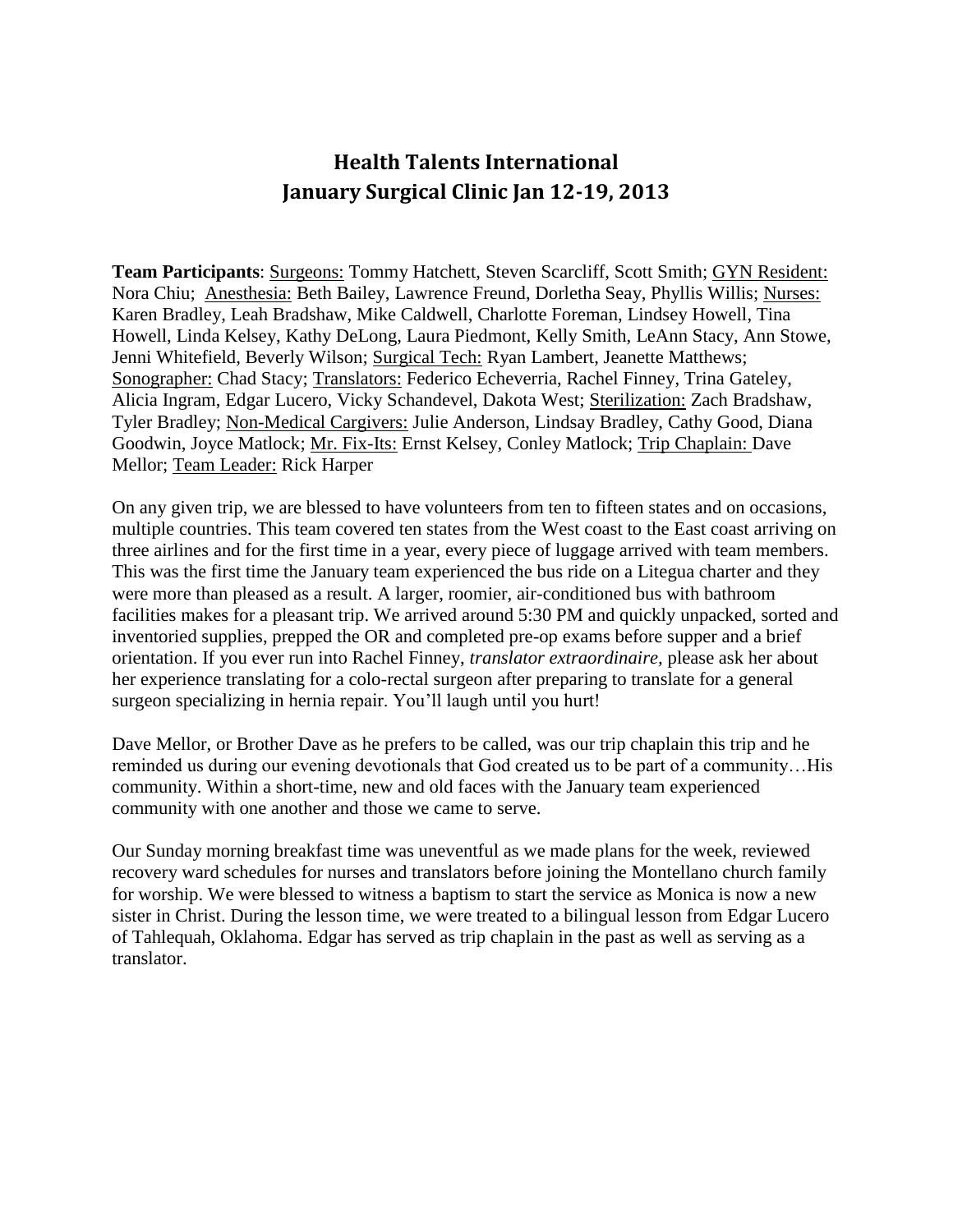Following worship service, we met with Dr. Sierra and Rosario for a thorough orientation and this team was introduced to a new blood donor practice we first implemented in October. As a precaution to needing to provide blood transfusions in the event of an emergency, we are now asking for volunteers to donate on Sunday afternoon and we store the blood throughout the week. Fortunately, no transfusions were necessary, but it is a comfort to know we are prepared if needed. Surgeries began around 1:30 and we completed two GYN cases and eight general cases that day and were out of the OR at a reasonable time.

Our case load this week would end up a bit lower than a normal January trip, but proved to be a blessing. We lost one RN on Friday before departing and a second RN to a motorcycle accident on Friday evening. Nevertheless, our post-op, recovery ward and caregiver crew rose to the occasion and were able to provide high quality, compassionate care. Monday yielded thirteen cases, four GYN and nine general surgeries.

Monday evening also provided us with an opportunity to introduce our newest physician, Dr. Nehemias Lopez. A former Bates scholar, Nehemias joined our team on January 7 and in coming months will begin to lead a third, mobile medical team on the coast. When you meet Nehemias, don't let him fool you. He understands your English, much better than most of us understand his Spanish!

Tuesday's pace was a little bit heavier with five GYN and eleven general cases for the day. By the time Tuesday evening rolled around, we had no empty beds in the recovery ward. They were full with Wednesday's patients as well as those who'd had surgery on Sunday or Monday and had yet to be sent home. Tuesday evening was also one of the occasions that members from the Montellano church family visited Clinica Ezell and moved from bed to bed singing and praying with our patients.

We were fortunate to have Chad Stacy with us this week, a sonographer from Manchaster, TN. Since we now have an ultrasound unit at both operational bases, Clinica Ezell and Clinica Caris, we asked Chad to provide some training. Dr. Lisa Dunham traveled from Chichicastenango with her husband and Director of our Highland Operations, Kemmel, and joined Drs. David Lux and Walter Sierra for many hours of training and practice. We will now be able to provide better prenatal care along with additional diagnostics. Chad's wife, Lisa, is an RN and we have no doubt that they will return in the future.

I've already made reference to having a colo-rectal specialist and Dr. Steven Scarcliff was making his first trip with HTI. After three days of general surgery, not his normal routine, Dr. Scarcliff began to wonder "why he came." He found his answer during Tuesday's consults and on Wednesday he performed surgery on a nine year old boy who was suffering from a prolapsed rectum. Most certainly a problem brought about by a parasitic infestation and extended periods of diarrhea. The surgery was successful and Dr. Scarcliff had this to say upon his return to the US*. "It was an absolute honor working with you all. I thank each of you for allowing me to have, in more ways than one, the best experience of my life. Next January cannot get here fast enough."*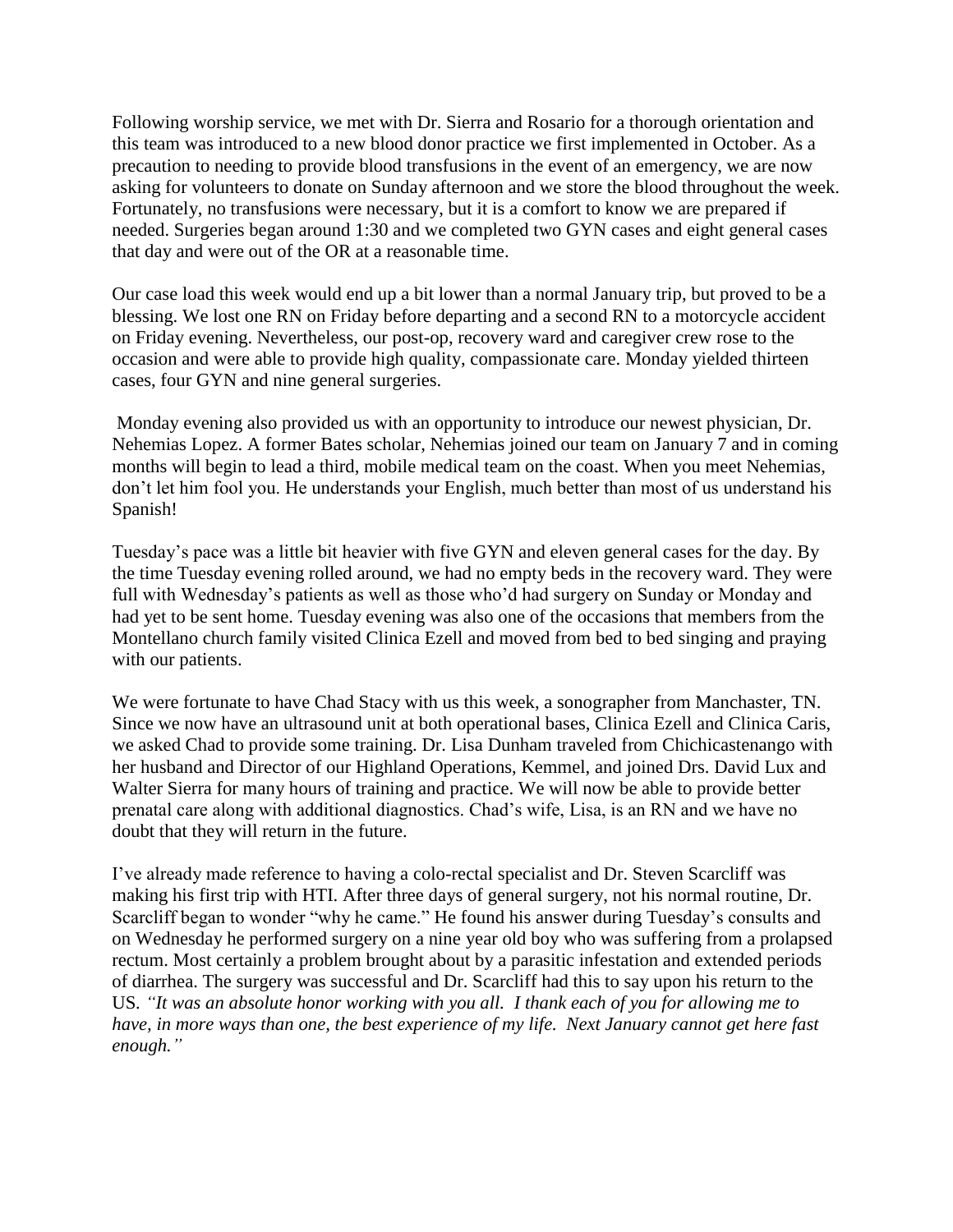We completed seventeen cases on Wednesday and another six on Thursday morning for a grand total of sixty-one. Of those, seventeen were GYN and the remainder general or colo-rectal. Truly a grand week!

Our Mr. Fix-It crew, Conley Matlock and Ernst Kelsey kept equipment operational and also found time to build twelve benches to place outside each of the shower stalls in the bathrooms. This was appreciated by all, but especially by those with names like…Alice, Ann, Marie, Nancy, Julie and Brittney if you get the picture.

Drs. Lawrence Freund and Tommy Hatchett left us on Thursday afternoon, another seven departed for the airport on Friday morning and the larger part of our group traveled to Antigua and enjoyed its beauty.



## (HTI Veteran RN, Karen Bradley)